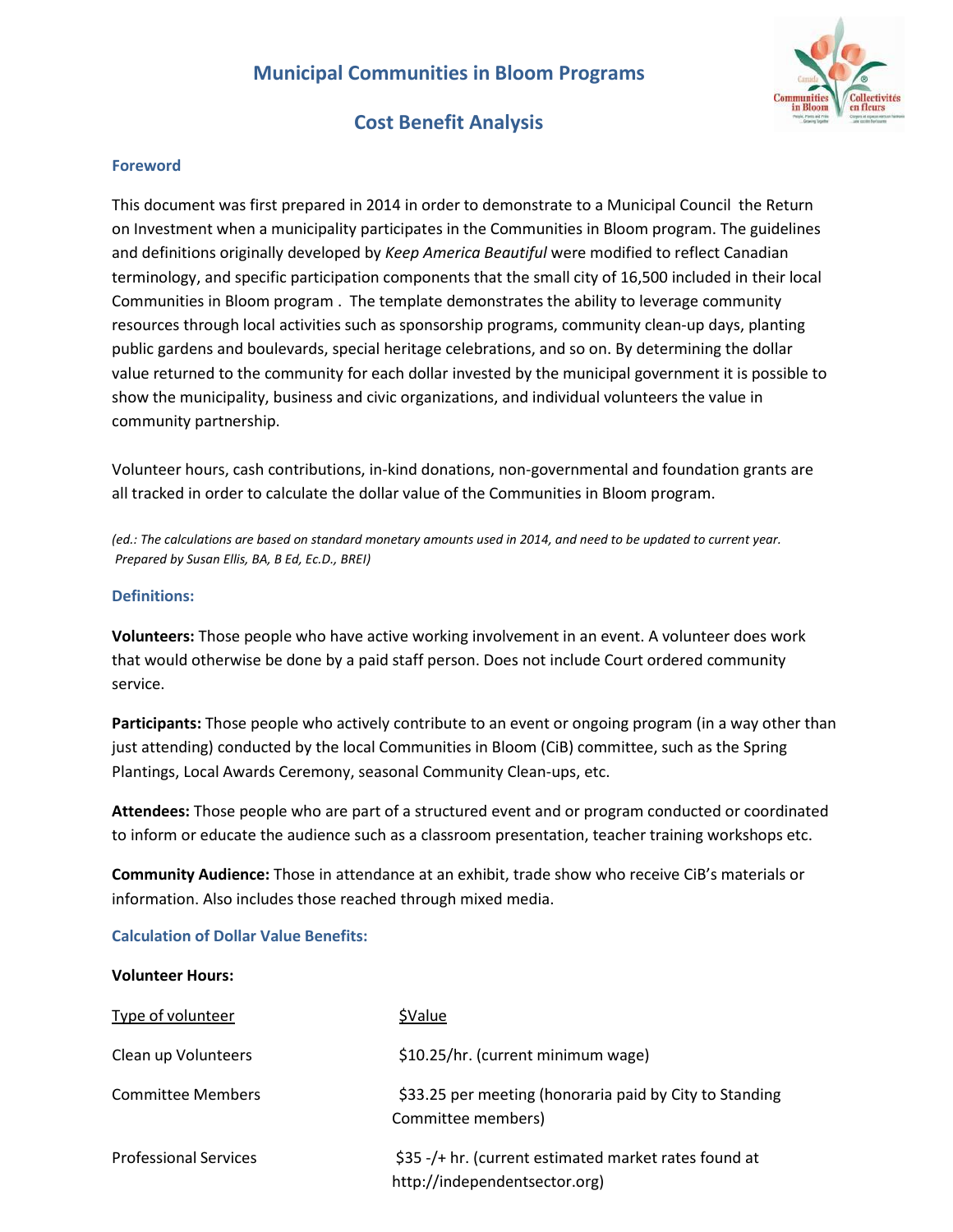## **Donated Goods and Services:**

In‐kind contributions from businesses, groups, and individuals which the local CiB committee receives, which may include donated goods, public service ads, office space, food/drinks for volunteers, etc. The dollar value of any donated goods or services is equal to the market price of the goods or services contributed.

## **Cost Avoidance**

Cost avoidance is the dollar‐value of a project based on what the municipality would have spent if it used a municipal department to achieve the same results, (for example, planting public gardens in the local parks which is done by the local Horticultural Society volunteers). The project must be currently within the scope of the services provided by the municipality to be considered in a cost avoidance assessment. You cannot assume the project would be handled using municipal staff. It is based on known equipment costs, estimates of salary time or actual cost figures from a similar project.

## **In–Kind Municipal Government Costs**

Municipal employee time and services for which they receive a salary, over-time or compensatory time are considered a cost. If an employee is working on CiB on their own time as a volunteer, their time is calculated as a benefit.

## **Municipal In‐Kind Services**

**1.Volunteers**

May include hauling services using city vehicles, graphic design and printing services, and other similar services. Supplies may include reflective vests, stationery and the consumption of other supplies. The market value of the goods or services provided to CiB is added to that dollar value for each hour of work given by government employees. Adding the total in-kind government costs to the total amount of monies given from government sources equals the local Communities in Bloom program costs.

## *The following analysis for a small city of 16,500 was calculated in 2014.*

| 1. VOIUNTEERS                                      |            |
|----------------------------------------------------|------------|
| Clean Up Volunteers                                |            |
| 3 events x 75 volunteers @ \$10.25/hr. x 3 hours   | \$6,918.75 |
| <b>Committee Members</b>                           |            |
| 10 volunteers X \$33.25 per meeting x 10 meetings  | \$3,325.00 |
| Staff members x 3 x est. hourly rate x 10 meetings | \$4,290.00 |
|                                                    |            |
| <b>Professional Services</b>                       |            |
| Landscape design: \$35/hr. x 7                     | \$245.00   |
|                                                    |            |

Landscape consultation:  $$50/hr \times 5$  \$ 250.00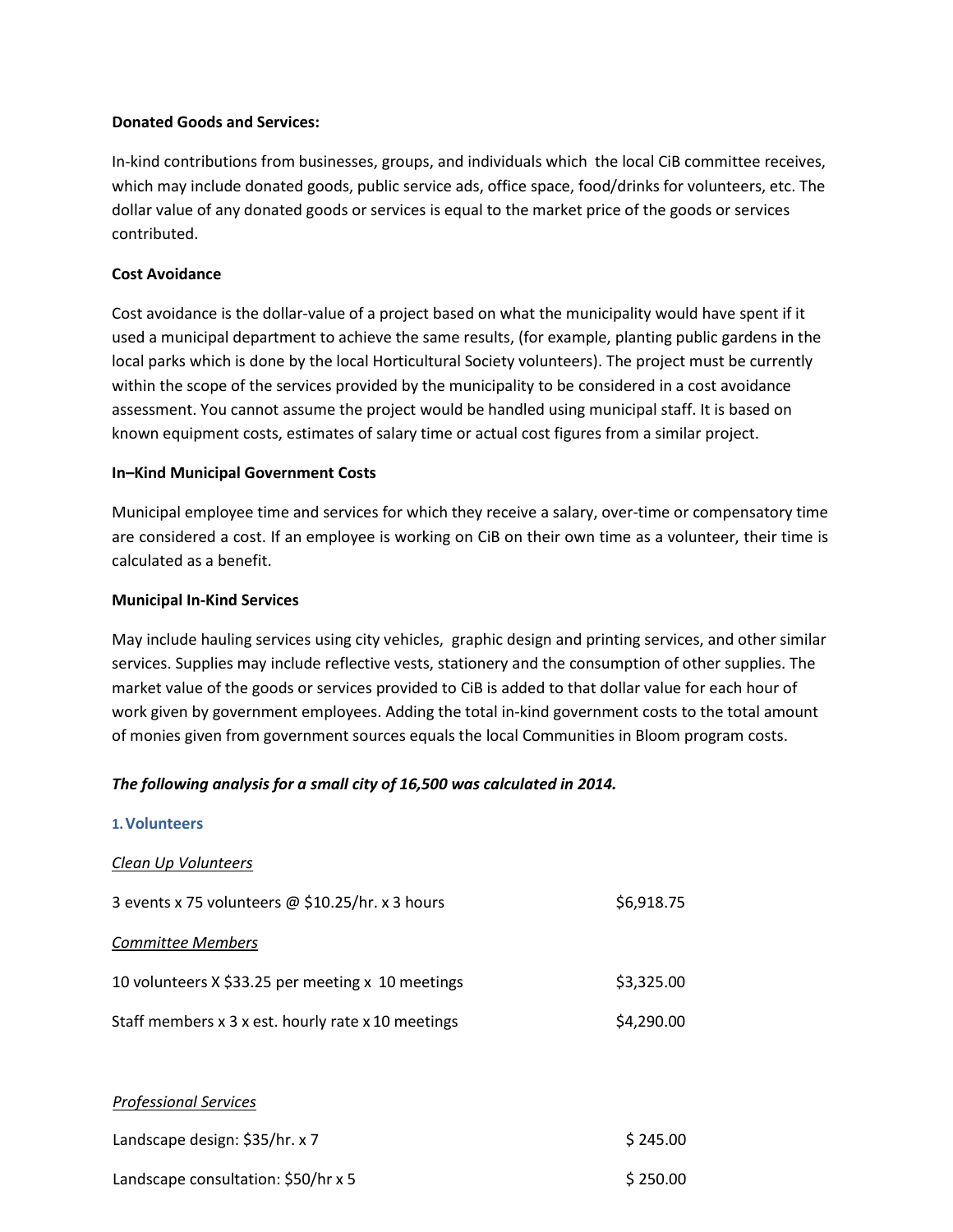## *Community Volunteers*

| Park Maintenance: 2 x \$25.00 x 4 hr./day x 30                           | \$6,000.00  |             |
|--------------------------------------------------------------------------|-------------|-------------|
| Horticultural Society plantings: 8 x \$25/hr. x 4 hr./day x 6            | \$4,800.00  |             |
| Boulevard Plantings: 10 x \$25/hr. x 5hr + 10 hrs. weeding x \$10.25/hr. | \$1,325.00  |             |
| <b>TOTAL VOLUNTEER CONTRIBUTION VALUE</b>                                |             | \$27,153.75 |
| 2. Donated Goods and Services                                            |             |             |
|                                                                          |             |             |
| <b>Spring Launch and Clean up</b>                                        |             |             |
| Tim Hortons- Coffee, Tim Bits, Work Gloves, T Shirts                     | \$315.00    |             |
| Public Service Announcements \$30/spot x 10                              | \$300.00    |             |
| Home Hardware Bags                                                       | 50.00<br>\$ |             |
| <b>BIA Newsletter notices</b>                                            | \$250.00    |             |
| Judges' Visit                                                            |             |             |
| Travel to and from nearest public airport                                | \$300.00    |             |
| Car dealership vehicle loan                                              | \$100.00    |             |
| Mayor's Reception: space, donated food, entertainment                    | \$750.00    |             |
| Breakfast meeting for Judges with the Committee: donated meals x 2       | \$50.00     |             |
| Museum: space, entertainment                                             | \$325.00    |             |
| Waste Recovery Centre: donated lunch x 8                                 | \$120.00    |             |
| <b>Town Crier</b>                                                        | \$100.00    |             |
| Tours: Murals, Waterfront, City, Waste Recovery Centre plus              |             |             |
| Staff hourly rates x 5 hr.                                               | \$250.00    |             |
| Complimentary Accommodations \$120/nt. x 2 x 2 rooms                     | \$480.00    |             |
| Complimentary gift baskets \$75. X 2                                     | \$150.00    |             |
| Public Service Announcements, published articles (advertising value)     | \$3,000.00  |             |
|                                                                          |             |             |

 **TOTAL DONATED GOODS AND SERVICES \$ 6,540.00**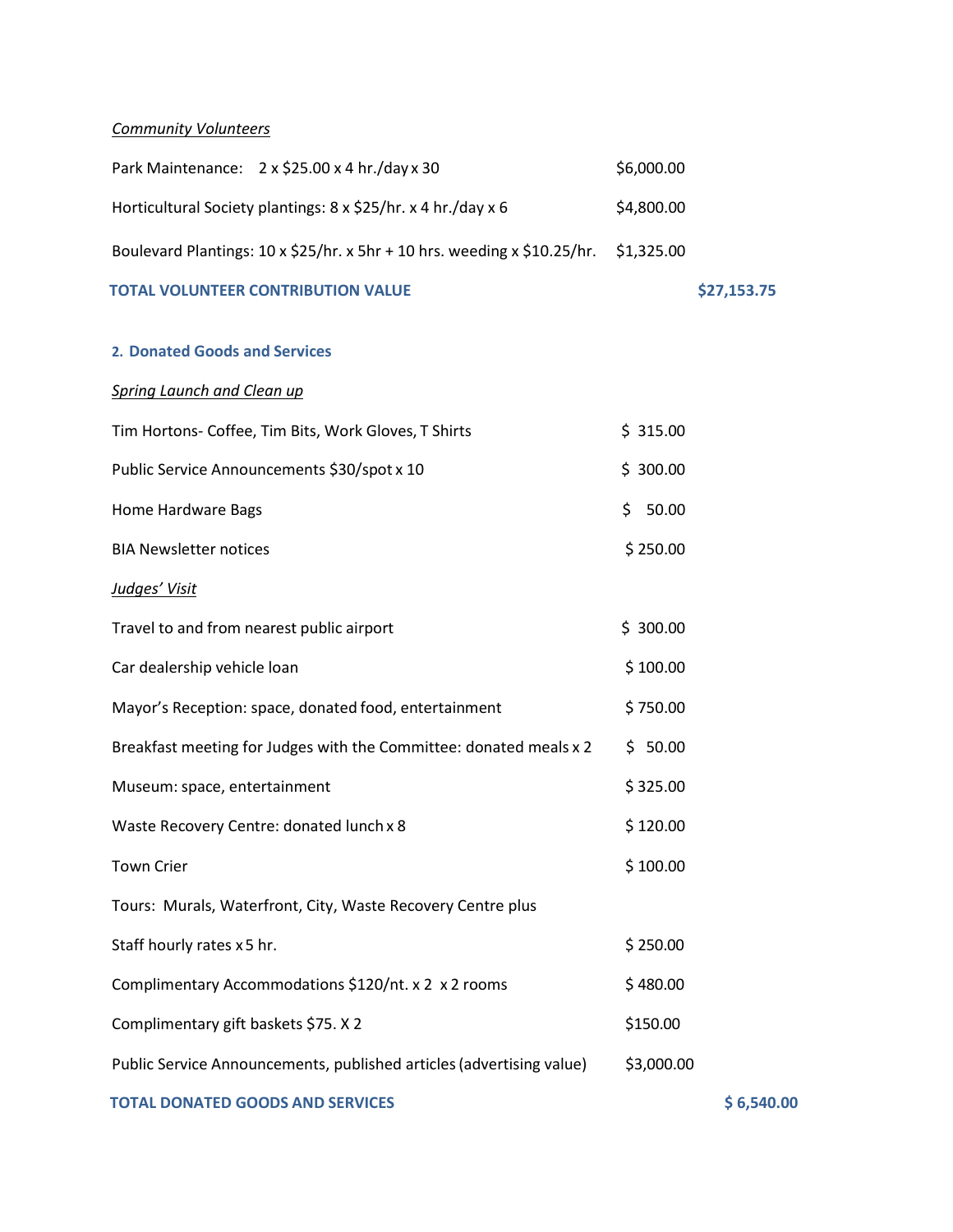# **3. Sponsorships of Special Projects**

| Boulevard Sponsorships \$500 x 5                                    | \$2500.00   |             |
|---------------------------------------------------------------------|-------------|-------------|
| Banner Sponsors: \$150. X 48                                        | \$7200.00   |             |
| Receptions: Decorations, food                                       | \$250.00    |             |
| <b>TOTAL SPONSORSHIP OF SPECIAL PROJECTS</b>                        |             | \$9950.00   |
| <b>4. Cost Avoidance</b>                                            |             |             |
| Community Competition Submission -writing, editing, photography     | \$1500.00   |             |
| Boulevard Planting & Maintenance, Watering                          | \$20,000.00 |             |
| Other public gardens, planting (Waterfront, Riverside, Pansy Patch) | \$9600.00   |             |
| <b>TOTAL COST AVOIDANCE</b>                                         |             | \$31,000.00 |
| <b>5. Municipal In Kind Services</b>                                |             |             |
| <b>Printing and Stationery</b>                                      | \$750.00    |             |
| <b>Meeting Space</b>                                                | \$250.00    |             |
| Consultations                                                       | \$2500.00   |             |
| Awards/Certificates                                                 | \$500.00    |             |
| <b>TOTAL MUNICIPAL IN KIND SERVICES</b>                             |             | \$4000.00   |
| <b>6. Municipal Budget Allotments</b>                               |             |             |
| ECONOMIC DEVELOPMENT/TOURISM:                                       | \$21,000    |             |
| <b>OPERATIONS:</b>                                                  | \$25,000    |             |
| <b>TOTAL MUNICIPAL BUDGET:</b>                                      |             | \$46,000.00 |